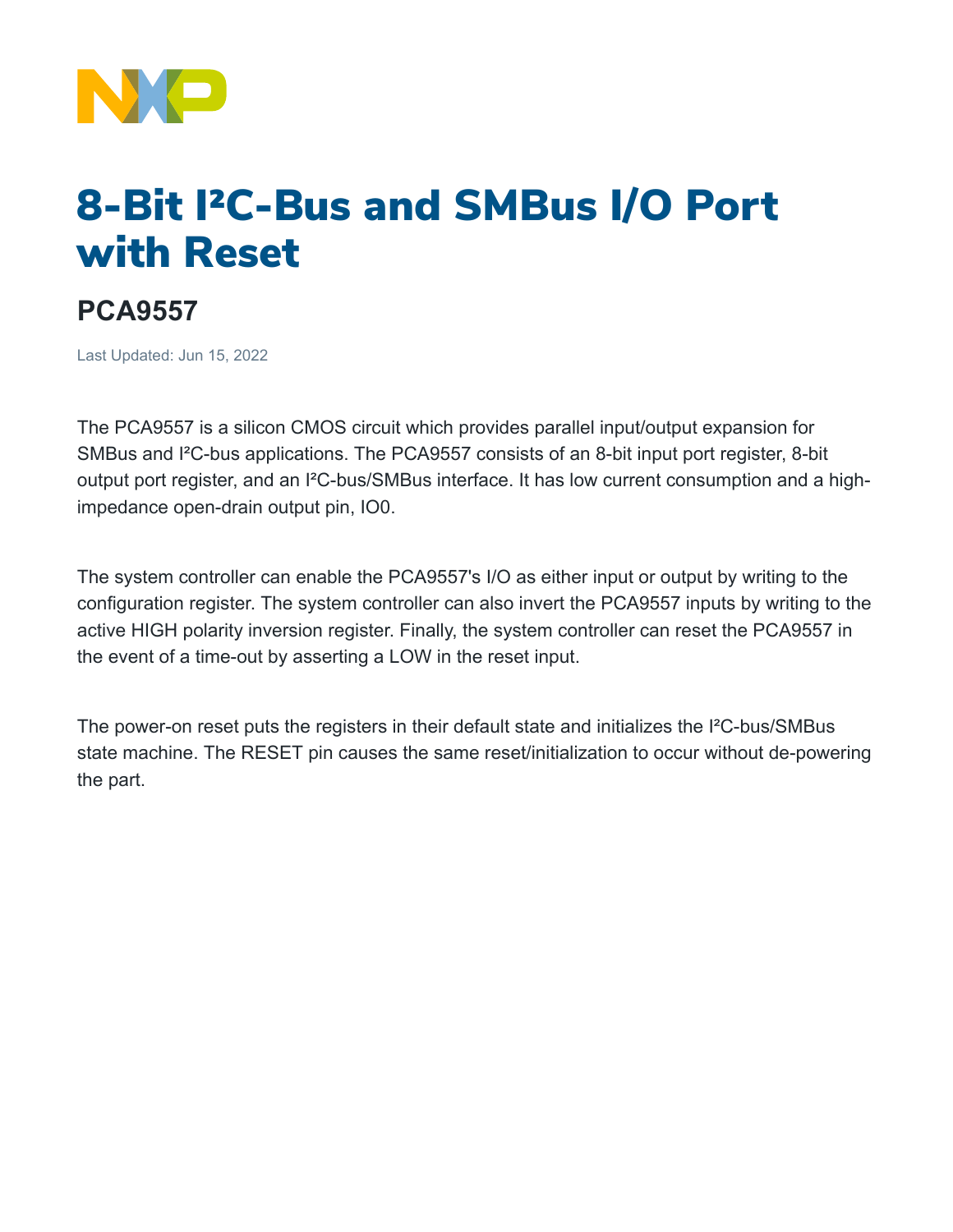### **PCA9557 Block Diagram Block Diagram**



### **Block diagram: PCA9557BS, PCA9557D, PCA9557PW Block Diagram**



**Block diagram: PCA9557BS, PCA9557D, PCA9557PW Block Diagram**